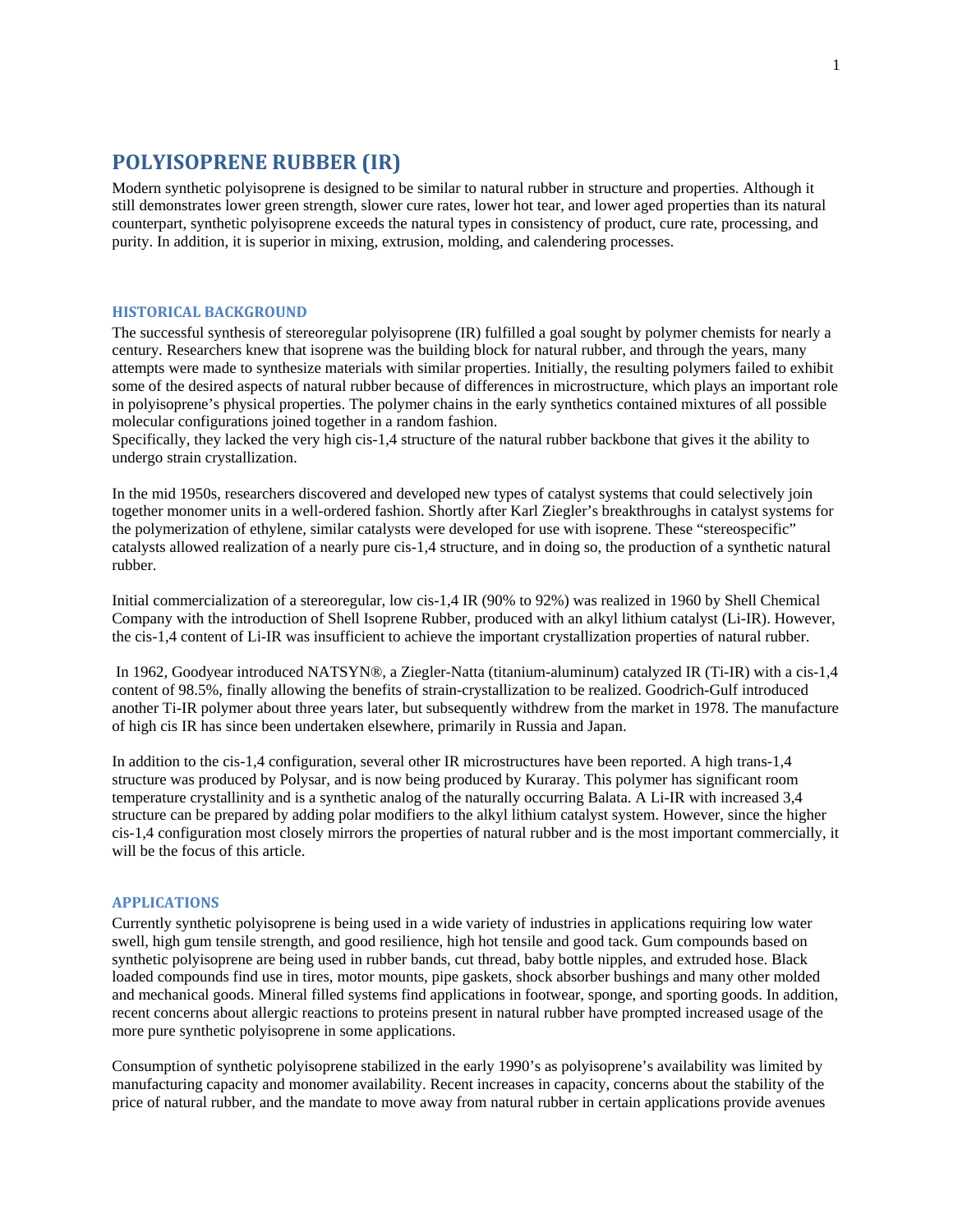for future growth in the industry. The table below shows the world consumption history & forecast consumption (years 2012-2015) of synthetic polyisoprene.

#### **POLYMER PROPERTIES**

Typical raw polymer and vulcanized properties of polyisoprene are similar to values obtained for natural rubber. Natural rubber and synthetic polyisoprene both exhibit good inherent tack, high compounded gum tensile, good hysteresis, and good hot tensile properties.

The very specific nature of synthetic polyisoprene provides a number of factors that differentiate it from natural rubber. There is minimal variance in physical properties lot to lot. Polymerization conditions are narrowly controlled to assure that the polymer is highly specific chemically. There is a low level of non-polymer constituents as compared to natural rubber. Synthetic polyisoprene's ease of processability is of importance where consistency and quality are major considerations. Since less mechanical work and breakdown are required, shorter mix cycles and the elimination of pre-massing are possible when it is used as a direct replacement for natural rubber. The end results are time and power savings as well as increased throughput. In addition, synthetic polyisoprene exhibits greater compatibility than natural rubber in blends with solution SBR and EPDM. Synthetic polyisoprene's uniformity is a factor where the desire for consistent quality is paramount, as is increasingly the case in many industries with an emphasis on precise dimensional control in processing.

Because of the lower raw polymer viscosity of synthetic polyisoprene, part or the entire breakdown step normally used for natural rubber should be eliminated. Synthetic polyisoprene compounds at the same plasticity of natural rubber will have less die swell because of having less nerve. Also, at the same plasticity, the synthetic polymer will have significantly faster extrusion rates.

Synthetic polyisoprene compounds can be adapted for curing in any conventional molding operation whether it is compression, transfer, or injection. Synthetic polyisoprene is especially well suited for injection molded compounds. Because of its uniform cure rate, exact time/temperature press cycles can be established with assurance that all pieces will be uniformly cured. In addition, the Mooney of synthetic polyisoprene reduces injection pressures and times with a resultant increase in output.

Examples of Consumer Products Which Contain Polyisoprene:



#### **CHEMISTRY**

From the preceding discussion, it can be seen that many chemical structures (microstructures) are possible and that different catalyst systems result in specific microstructures with different physical properties.

The polymerization of isoprene monomer can proceed in a 1,2-, 3,4-, or 1,4- mode to give the structures shown in Figure 1. The structural content of natural rubber, Ti-IR and Li-IR are given in Table 1.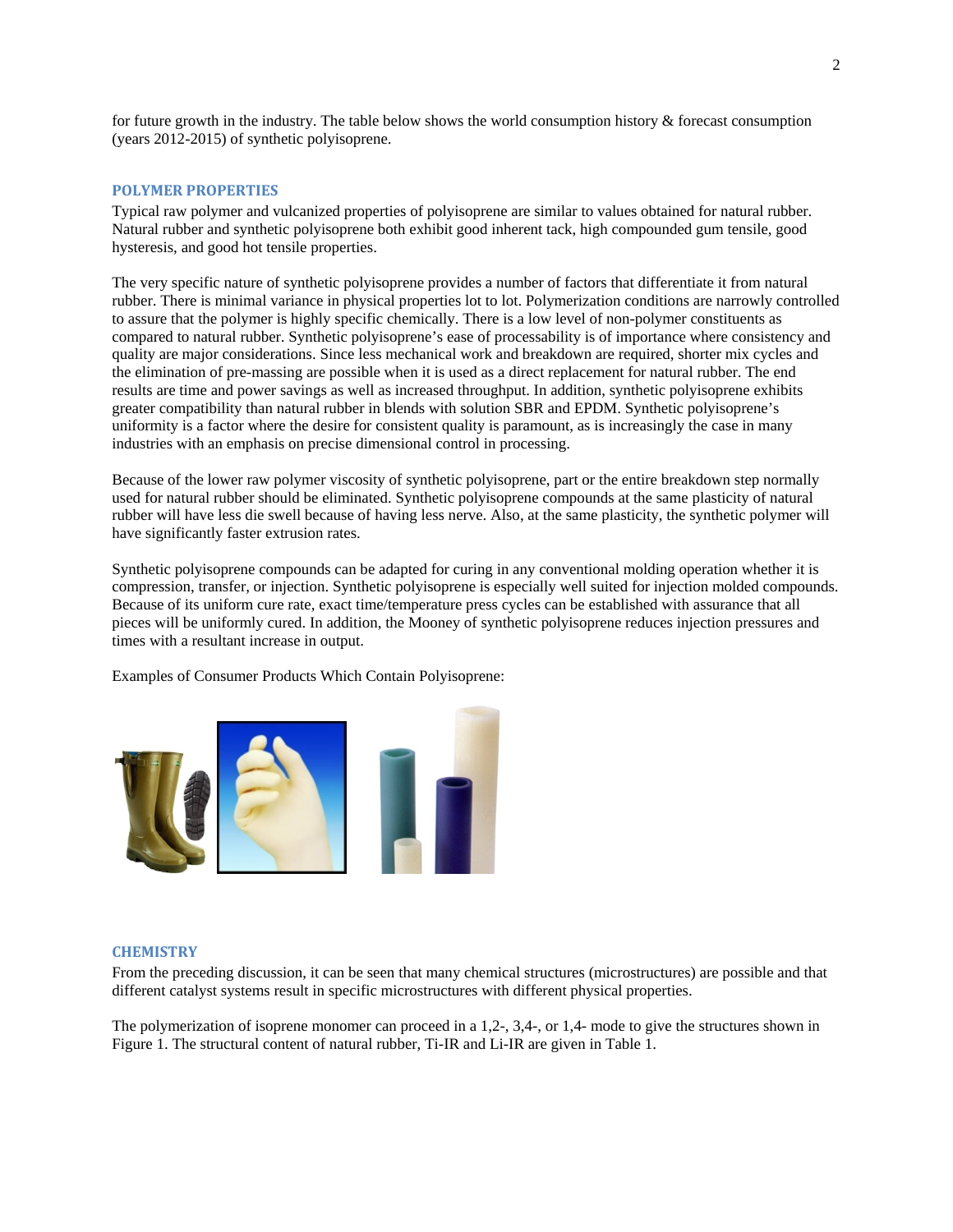

**Figure 1 Structure of polyisoprene** 

### **Table 1 Structural Content of Natural Rubber**

|                       |     | NR Ti-IR Li-IR |       |
|-----------------------|-----|----------------|-------|
| <b>Microstructure</b> |     |                |       |
| $Cis-1,4$             | 100 | 98.5           |       |
| $Trans-1.4$           |     |                |       |
| 3,4                   |     | 0.5            |       |
| <b>Purity</b>         |     |                |       |
| Rubber content        |     | >99.0          | >99.0 |

Stress crystallization in cis-1,4 IR leads to important physical properties such as green strength, tear strength, and gum tensile strength. Research has shown that there are major differences in the ability of the cis-1,4-IRs to crystallize depending on the level and nature of the cis microstructure found in the polymer. For Li-IR, while x-ray diffraction patterns have indicated some crystallinity in stretched specimens, no crystallinity is seen in the unstretched state. Ti-IR and NR both undergo crystallization in the unstretched state at low temperatures (the maximum rate of crystallization occurs at  $-25$  C), but the rate is greatest for NR. Both undergo crystallization at room temperature on stretching, with NR stress crystallizing at a lower elongation than Ti-IR.

#### *MANUFACTURING PROCESS*

Figure 2 depicts a simplified flow diagram for an isoprene polymerization process. Before entering the reactors, the solvent, catalyst, and isoprene monomer must be free of chemical impurities, moisture, and air—all of which are catalyst poisons. The purified streams first enter a chain of reactors in series into which the catalyst is injected, and the polymerization begins.

After the desired extent of polymerization has been attained, a short stop or catalyst deactivator is added to the cement so no further linkage of monomer or polymer takes place. A non-staining antioxidant is then added to protect the polymer during finishing and storage.

In the next step, the cement mixture is put through a stripping operation whereby the solvent is recovered and the polymer cement converted to a crumb by hot water and steam. The crumb slurry is processed through extruders to remove water before it is cooled, baled, packaged, and placed in storage ready for shipment.